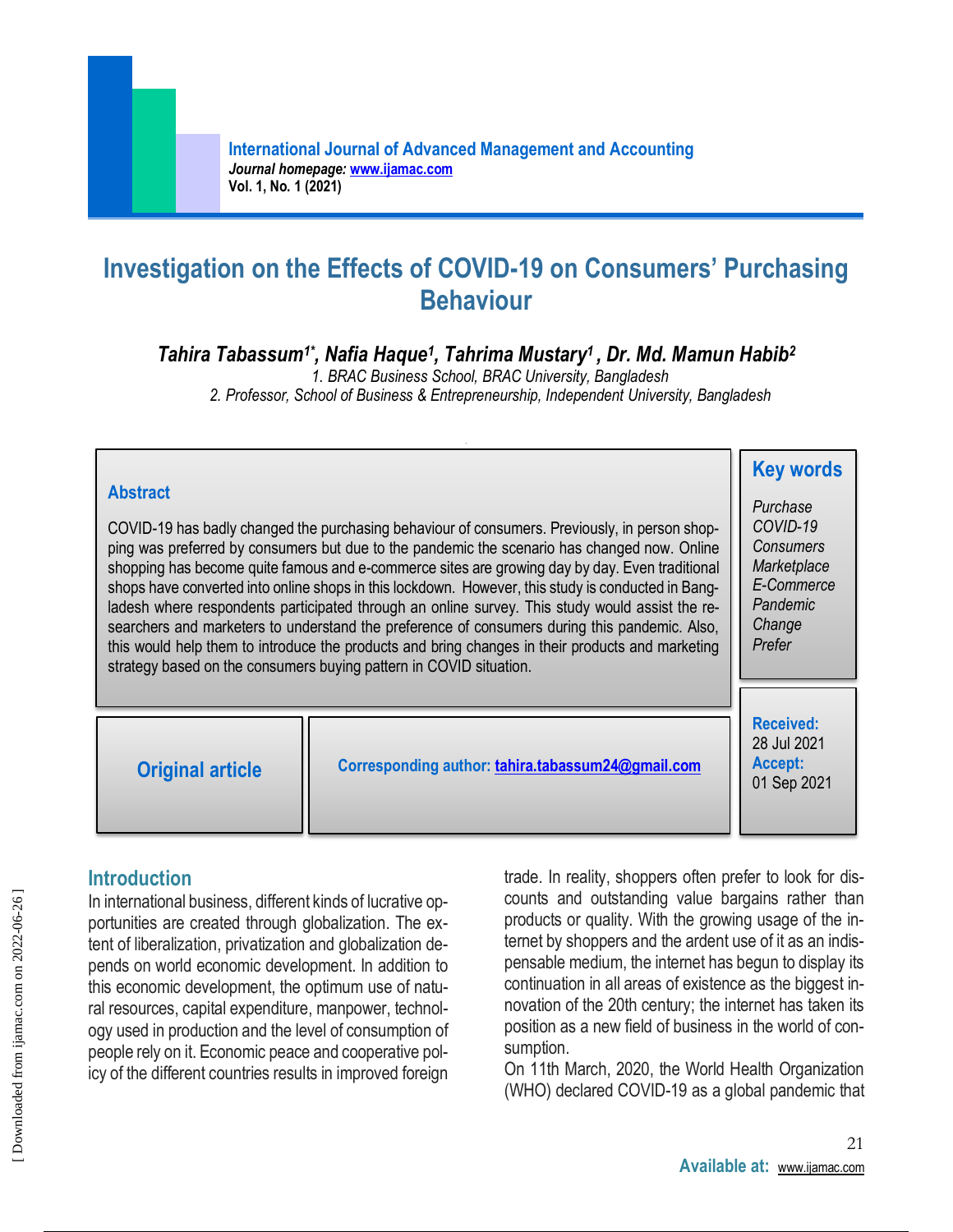causes disease through person-to-person interaction and spread over the countries. A fear of getting infected has been spread all over the country since March. In order to curb the spread of the novel coronavirus following four deaths and at least 39 infections, Bangladesh placed a nationwide lockdown on 24th March, Tuesday. At the lowest amount, the inventory of essential products in stores was impressive. During the early lockdown process, face masks and sanitizers were out of stock in different medical shops. This resulted in black marketing of basic and medicinal products. During the pandemic, people became highly dependent on E-commerce business for shopping or ordering daily essentials. The entire world of e-commerce has been influenced by Coronavirus; it has altered the essence of industry.

In Bangladesh, all single shopping stores have been shifted to online mode along with its regular mode such as Meena Bazar has been shifted to Meena Click, Shopno & Agora shifted to Panda Mart and in addition to all this a wide range of online shopping sites and businesses have been introduced during this pandemic. Coronavirus has various effects on different product characteristics, meaning that the effect of COVID-19 on some products is very high, with less impact on other products. Because of this virus, total ecommerce sales growth has been boosted to an unbelievable amount. In addition, Individuals avoid going out, maintaining social isolation, and shopping from home. Working from home has been seen also. Furthermore, the use of social media platforms and Facebook, Google Update, have also increased in this period.

Coronavirus dramatically alters global patterns. There has been a rapid shift in every organization. It has changed human conduct, consumers' buying patterns, the essence of commerce, industry, and even the way of life. It spreads fears among individuals who avoid engaging with others. As due to the pandemic some are suffering financially and some will suffer in the future, that's people's buying intention in pandemic depends on the usefulness and necessity of the products. The objective of the study strives to discover the following things: 1. to find out how the necessity of the product changes the buying behaviour of consumers in this pandemic, 2. to find out how usefulness of the product impacts on the consumer buying decision in COVID 19 3. To point out the importance of the product quality in this COVID situation, 4. to identify the importance of the product information during pandemic and 5. to identify how price affects the buying decision of customers in COVID- 19.

In this investigation the second section is all about literature review whereas the third section is about research framework. In the subsection of the research framework the theoretical and conceptual model has been spotlighted. On the other hand, data analysis, discussion and conclusion are manifested sequentially.

#### **Literature Review**

With several countries shutting down their financial markets, closing corporate offices, retiring small companies, and cancelling big social activities, COVID-19 has already caused widespread harm to the global economy. Many other areas dependent on stable economies have been affected by the additional effects of decreased consumption and investment [1]. Organizations face uncertainties and obstacles around the world every day [2]. In turn, the associated uncertainties and risks impact economies directly. COVID-19 has had extraordinary effects, defying the most predictable scenarios. The COVID-19 pandemic has forced the nation's retail outlets to remain closed. This scenario has been described as an unprecedented disruption for several corporations. Once self-isolation is proclaimed by the number of major cities, lock-downs and social distancing are aimed at enhancing the user's behaviours. Users have increased their activities with online applications related to shopping in Bangladesh. It has been found, according to research reports, that the use of online shopping apps and mobile e-commerce apps has undergone a substantial increase in inactive and new users. The growth in online viewer numbers was seen in the first week of March of the 2020 financial year [3]. Wholesale smartphone apps online exemplify an increasing trend. It has been observed that the total number of active users, new users and payouts during the second week of March 2020 is increasing. The researchers also predict that the proportion of active viewers on the online platform will be higher compared to the months of January and February [3]. Most of the growth in online mobile apps for new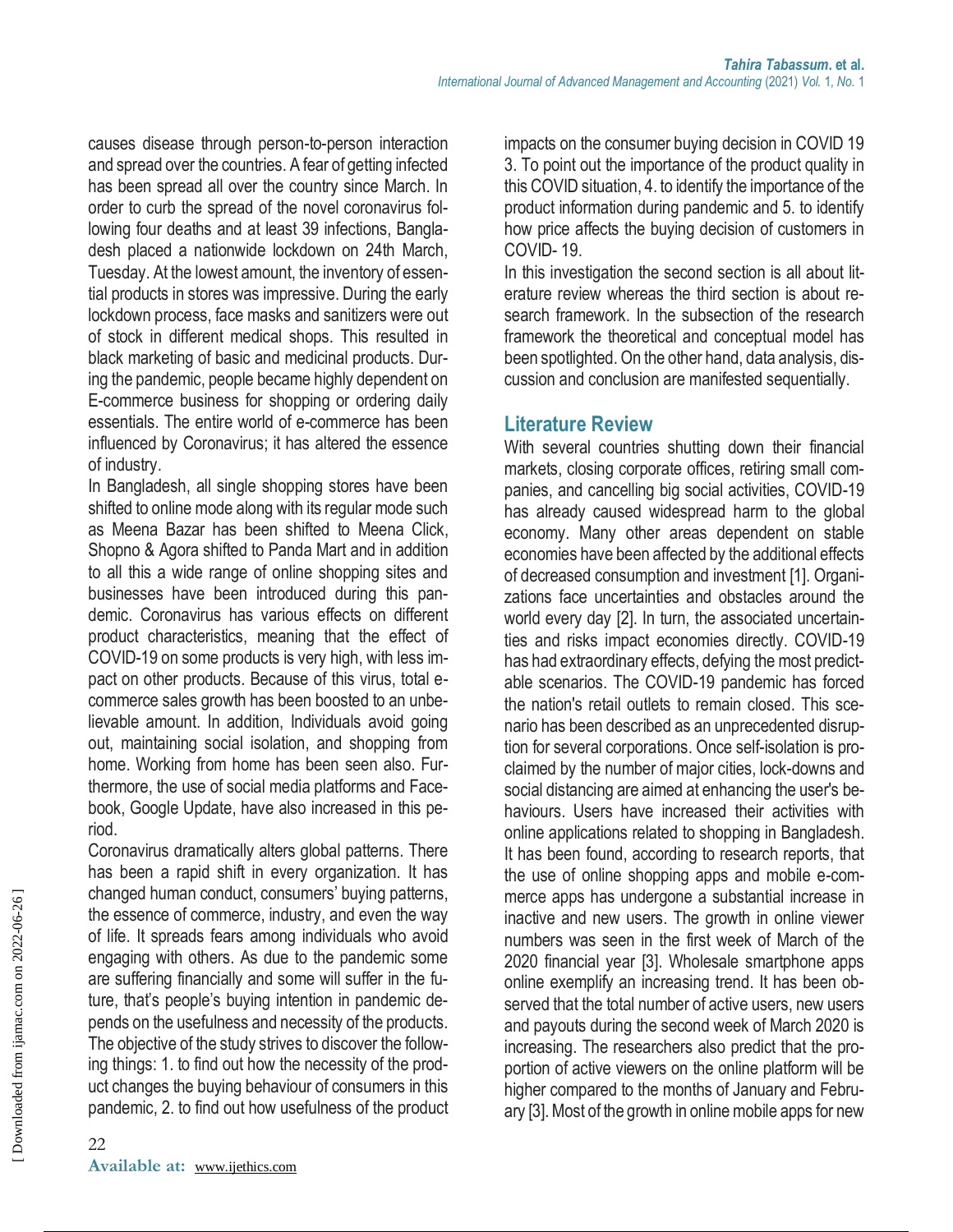and active audiences is primarily on websites that provide food delivery services and facilities. For example, Malaysia, Taiwan, Thailand, Singapore, and Hong Kong have experienced growing online traffic on food distribution websites in the nations of South-east Asia [3].

However, consumers are buying products in a pandemic based on various factors. That means these factors are incorporated in the consumer's buying behaviour. Customer's intention of buying a product depends on their attitude. Attitude towards a product reflects the intention of buying it [4]. In contrast, the easy usage of digital platforms and useful products has changed the buying behaviour of customers [5]. Due to the pandemic people were focusing on buying the necessary products online [6]. In normal circumstances, the consumer's decision as to whether or not to not selecting a product is also connected to its intrinsic and extrinsic characteristics, and there is a shift in the appreciation of the utility of such products in the sense of the COVID-19 pandemic, with a focus on food supply and less on luxury goods and services [7]. According to [8], price has had a significant impact on purchasing conduct from a noteworthy perspective. In view of the price in supermarkets and incidental persuasive factors like monetary lift or shortfall, the price can be seen contrastingly by the buyers under various conditions. A changed impression of cost is regularly connected to

value affectability [9]. As online customers can't see, contact, feel, or smell the items, so the quality of the items relies upon the information. Moreover, [10] stated, in light of the fact that "service excellence works as an ideal, a norm against which decisions are at last framed," conveying guarantees and performing capacities will prompt positive insight concerning "value" online shopping and its service quality. Due to the pandemic customers will focus more on the quality of the product and based on this they will buy the product.

#### **Research Framework**

In the research framework there will be a subsection consisting of theoretical frameworks and conceptual frameworks. The paper discusses two theoretical frameworks from two different papers and based on that the researchers developed the conceptual framework.

### **Theoretical Framework**

In this subsection two theoretical frameworks named "Technology acceptance model" and "Modified Model of Effects of Factors on Perceived Usefulness, Ease of Use, Trust and Intention to Purchase'' are presented [11]. Based on these theoretical frameworks the authors developed the conceptual model.



**Figure 1. Technology Acceptance Model developed by Fred D. Davis [12]**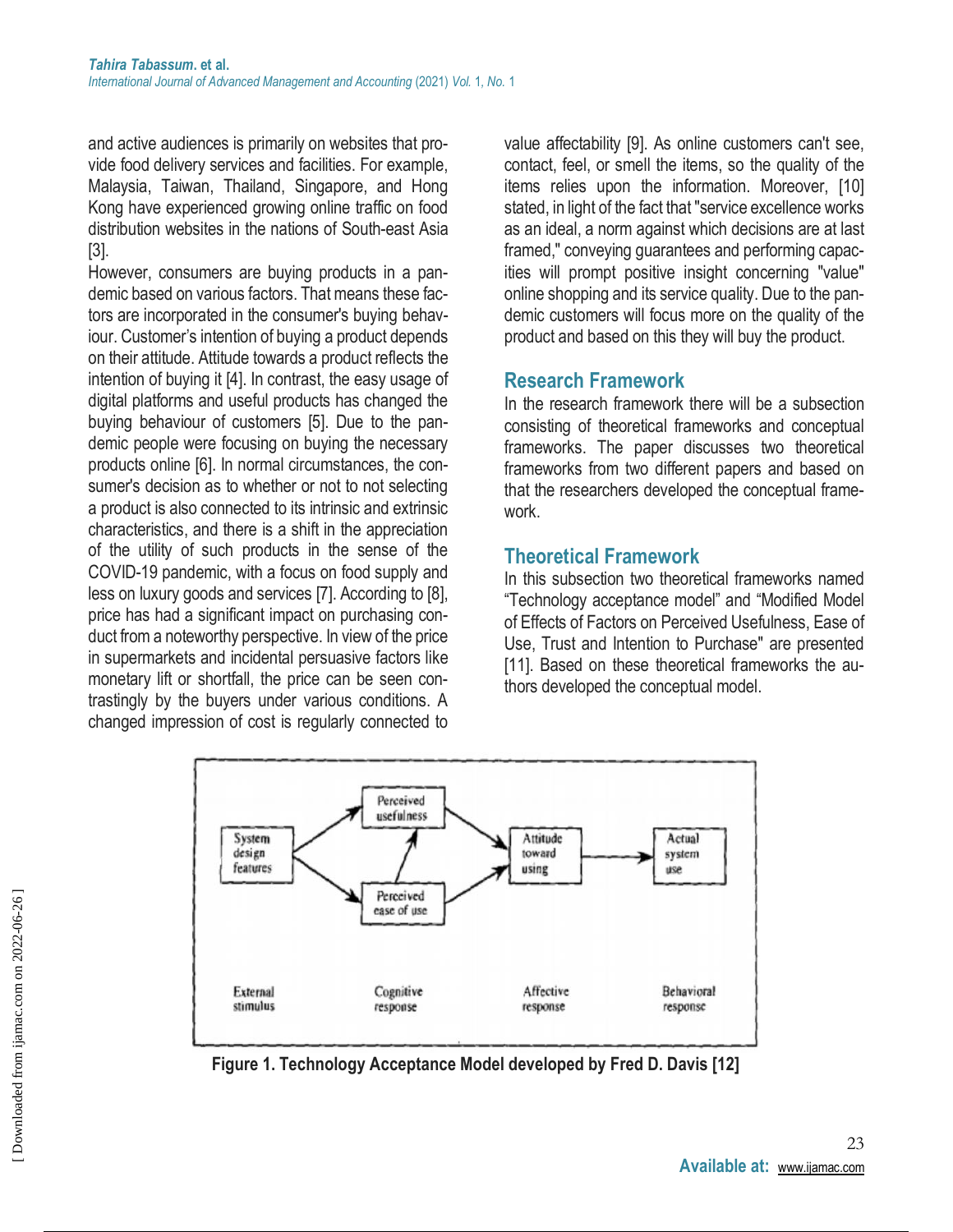

**Figure 2. Results of Technology Acceptance Model by Fred D. Davis [12]**

There are many research papers available on technology and online shopping. The first figure is collected from the research paper named user acceptance of information technology by Fred D. Davis. In the first figure the author illustrates that the user acceptance is important while using the technology. System design should be easy to use and perceived as useful. In addition, system design features indirectly impact on the attitude of using and actual system use.



**Figure 2. Modified Model of Effects of Factors on Perceived Usefulness, Ease of Use, Trust, And Intention to Purchase developed [11].**

On the other hand, Figure 2 is collected from the paper named "Exploring Factors That Affect Usefulness, Ease of Use, Trust, And Purchase Intention in The Online Environment". According to both the author Yoon C. Cho and Esen Sagynov figure 2 demonstrates that customers perceived usefulness while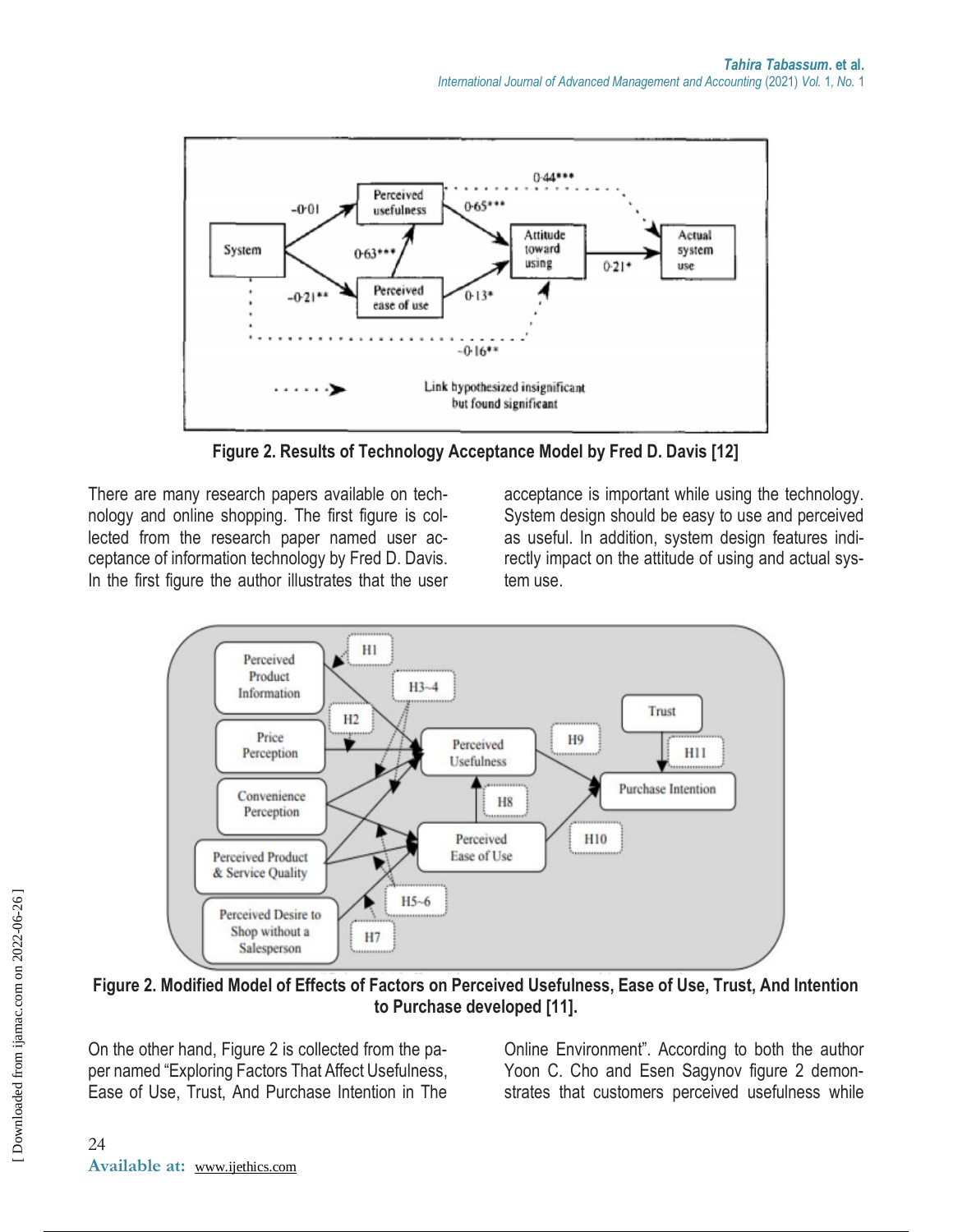shopping online. In this model it illustrates that the intention of buying a product depends on the usefulness and ease of use. Meanwhile, the usefulness of a product depends on the information, price, quality, and ease of use of the internet, without getting assistance from the sales people and trust.

#### **Conceptual Framework**

Based on the theoretical models the conceptual model is produced which is instantiated in Figure 3. In this figure it exemplifies the consumers perception on the current scenario of online shopping. The conceptual model demonstrates that the purchase intention of the consumers depends directly on the necessity of the product and also the usefulness of the product which means consumers now emphasize the need and usefulness of a product. Mainly, consumers like to save money on the pandemic and if the product is not necessary and useful to them, they won't purchase it. On the other hand, if there is a chance of a price hike of a product which is important to them, they would buy it in a bulk amount because that product is useful to them. Moreover, product information plays an important role while buying a product. Besides, the quality of the product is essential when it comes to purchase. As the pandemic is going on it is not possible for everyone to buy a product on a regular basis. That's why good quality products are on demand. If the quality of a product is not good enough, customers won't consider it as a necessary and useful product in the pandemic.



**Figure 4. Consumers Purchase Behaviour in Pandemic, A Conceptual Model Developed by the Authors**

## **Methodology**

This descriptive research assists to know the consumers purchase preference during the COVID-19 situation. To conduct the study primary data and secondary data have been used. For secondary data, numerous research papers, articles and newspapers are used as in the literature section. On the other hand, for primary data, a formalized questionnaire which incorporates 30 questions is employed to collect the data of 228 respondents through an online survey. The participants aged between 18 to 46years and above have expressed their transpose in purchase manners in this study. In addition, the researchers have developed a conceptual model demonstrated in figure 3 based on the theoretical frameworks in figure 1 & 2.

### **Data Analysis**

In this study the authors conducted an online survey method through Google form to estimate the changing purchase pattern and behaviour of the consumers due to the COVID-19 pandemic. The survey questionnaire consisted of 30 questions. In this investigation MS Excel is operated as a statistical tool within the descriptive research and 228 respondents have participated in a diversifiable approach.

Figure 5 illustrates clearly that 82.5% respondent's monthly income is below 15000 BDT. 10.1% respondent's monthly income is between 15001 to 30000 BDT. 4.8% of respondents earn more than 50,000 BDT each month. *(For reference: 1 USD = 83 BDT)*

 [\[ Downloaded from ijamac.com on 2022-0](http://ijamac.com/article-1-22-en.html)6-26 ]

Downloaded from ijamac.com on 2022-06-26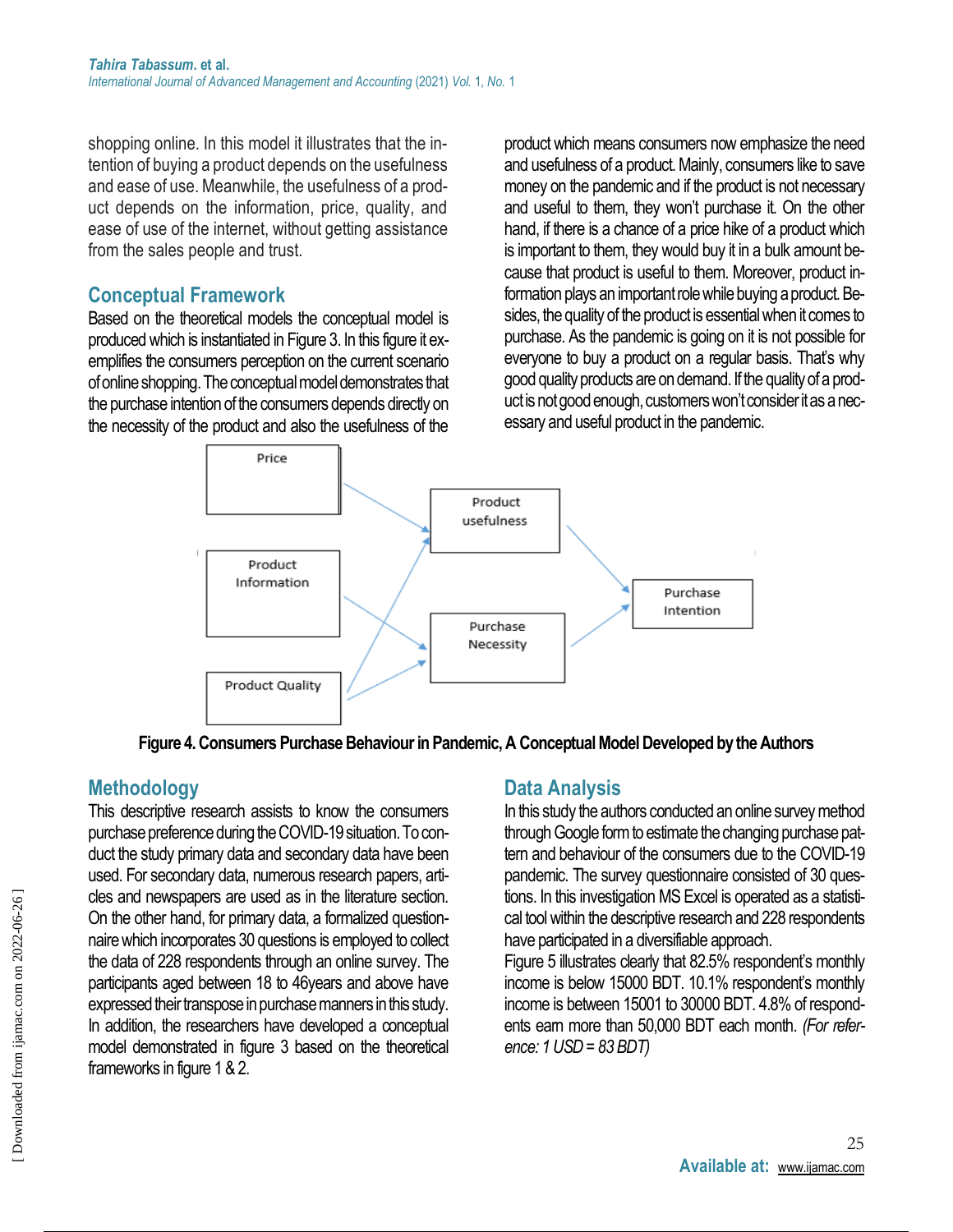

**Figure 5. Monthly Income**

Which of the following age groups are you in?



**Figure 6. Age group**

Figure 6 illustrates, the population is divided into four age groups: 18 to 25 years, 26 to 35 years, 36 to 45 years and 46 years and above. People in the 18 to 25 age group make up the largest group, at 88.2% of the total population. The 26 to 35 group and 46 and above make follow, with 10.1% and 1.3% of the population, respectively.



According to the findings, figure 3 exemplifies it is clearly visible that female respondents are leading over male. Out of 228 there were 91 (39.9%) male 136 (59.6%).

Delivery man maintains proper hygiene and social distancing while delivering the products



**Figure 8. Safety of Delivery-Man**

According to the pie chart 33.8% respondents were neutral about the proper hygiene and social distancing maintained by delivery men while delivering food. 33.3% was another largest portion of the chart that agreed with the question. The smallest portion of the diagram strongly disagrees with the statement with 4.8%.

Cashless payment is the reason to buy products from online



**Figure 9. Reason behind Online purchase**

Figure 9 encapsulates according to the pie chart 32 % respondents were neutral about the cashless payment. 27.2% was another largest portion of the chart that agreed that cashless payment is the reason to buy products from online. The smallest portion of the diagram strongly disagrees with the statement with 10.1%.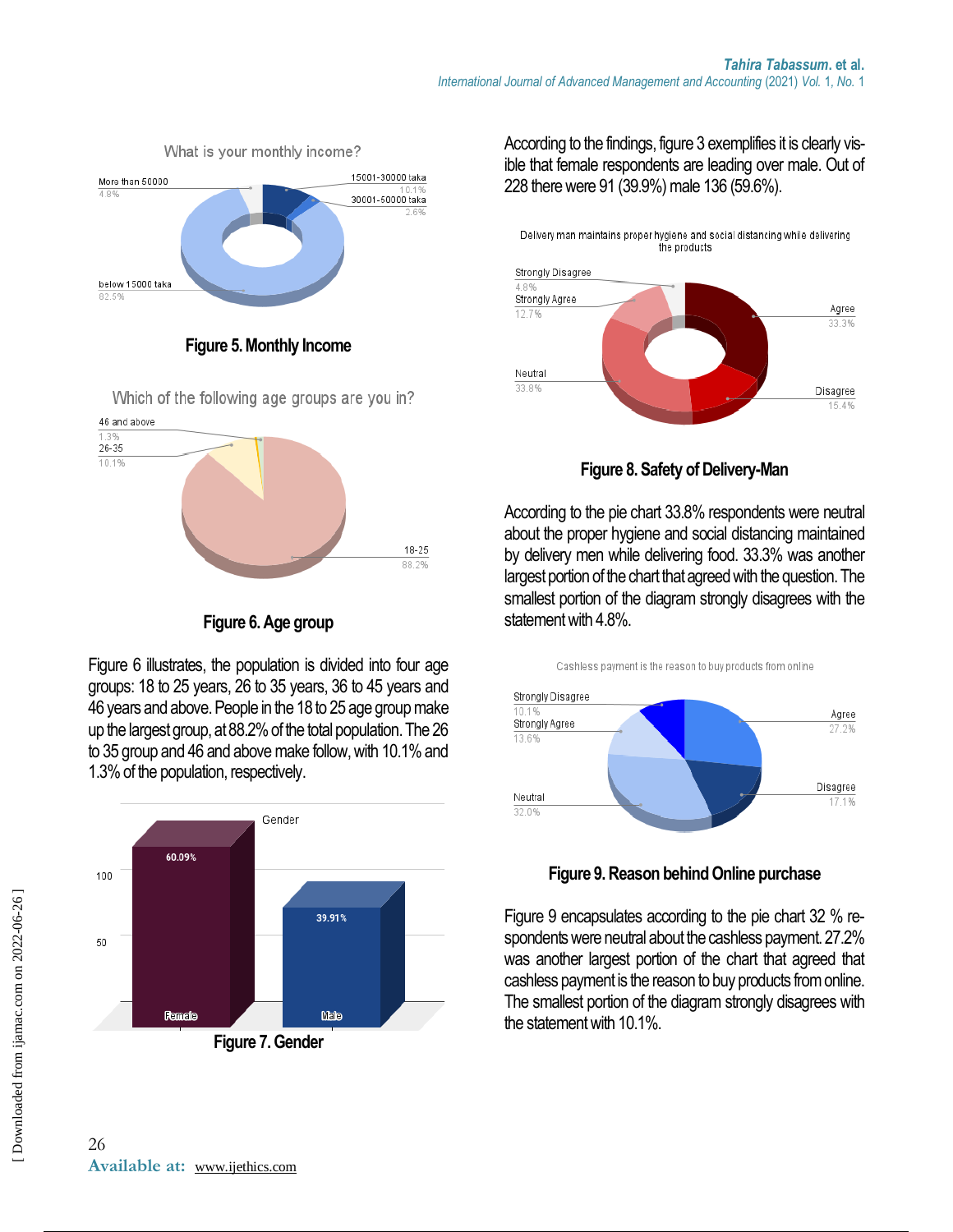

**Figure 10. Timeliness**

According to the pie chart, 41.7% of respondents agreed on the time preserved by online stores, while 31.1% were ambivalent on the subject. The statement is strongly disagreed with by the smallest portion of the diagram, 2.2%.



#### **Figure 11. Quality**

Figure 11 illustrates that the majority of the respondents selected neutral 49.1% about the quality of the online product. While 28.1% said they "Agree" that the quality is up to the marks online.

Figure 12 demonstrates that the majority of the respondents 33.8% selected neutral about the same price all over the country. While 27.2% did not agree about this statement and 20.2% respondents strongly disagreed.





According to the chart in figure 13, the highest expenditure during a pandemic is on necessary items 52.6%. The lowest expenditure is on luxury which is 8.3%. However, people spend 22.8% on food and 15.4% for groceries.

If a product has the same price both in shops and on the internet, which one



**Figure 14. Preference**

#### The price remains same in all over the country during this pandemic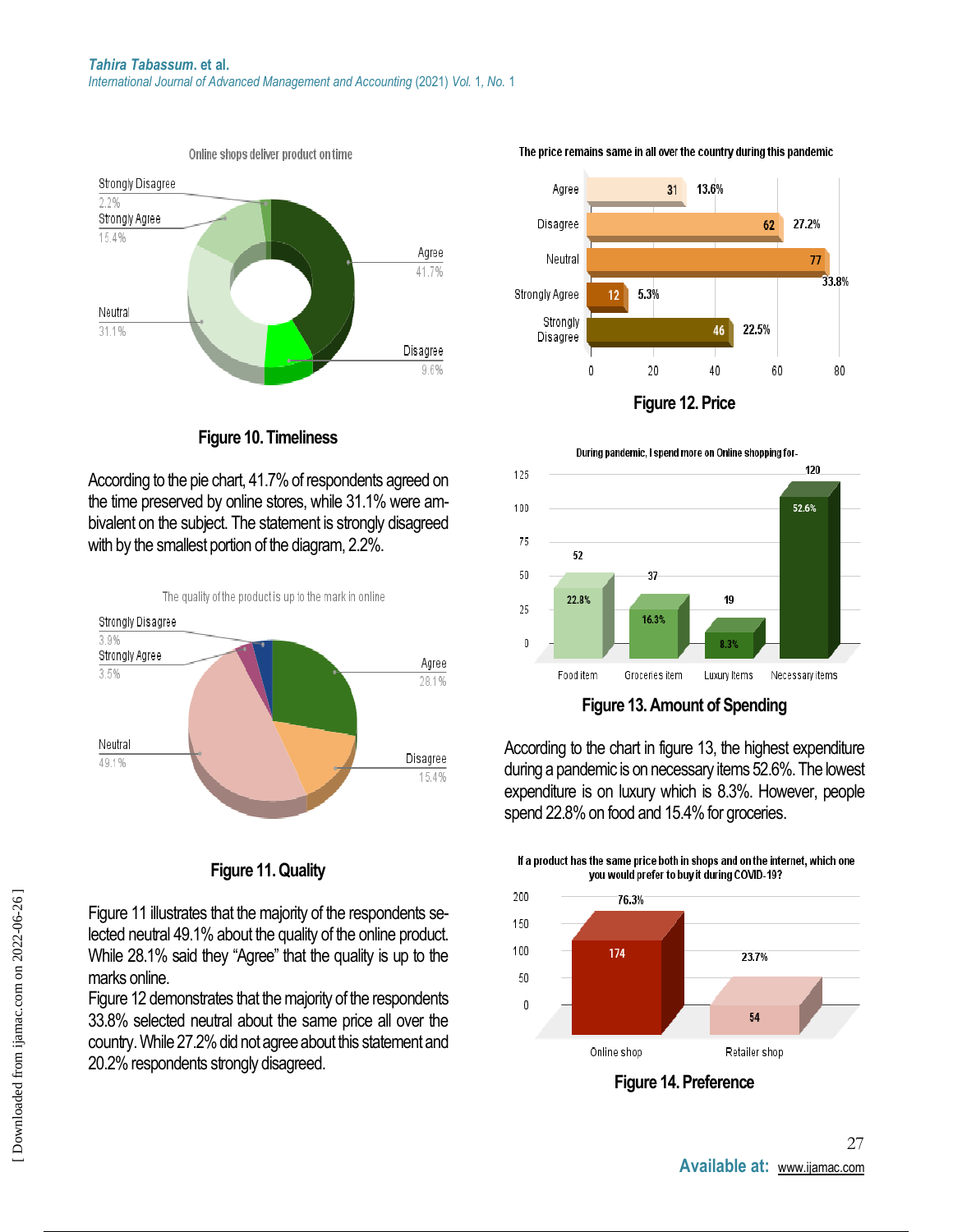According to the investigations in Figure 14, if the price of a product is the same in stores and online, 76.3 % will buy from the online store, while the remaining 23.7 % will go to the retail store.



Approximately how much you have spent on shopping during the pandemic?

#### **Figure 15. Spending amount**

During the pandemic, 48.2 % spent less than 5000 on shopping, while 32 percent spent BDT 5000-10000 on their consumption. 10.5 percent of respondents spend between BDT 10000 and BDT 15000. Only 1.8 percent of those polled stated they spent BDT 20,000 to 25,000 during the outbreak. *(For reference: 1 USD = 83 BDT).*

During the pandemic did you feel any change on your consumption and buying





During the pandemic, 89.9 % changed their consumption and purchasing habits. The remaining 10.1 % did not notice any differences.

Do you think because of panic buying the price of the products are increasing in the online shop?



**Figure 17. Panic Purchase Vs Price**

55.3% of individuals believe that the price of products at online stores is rising due to panic buying. This assertion was rejected by 13.2% of those interviewed.



In this survey, 35.5% of the respondents indicated they pur-

chase on the internet 1-5 times. In this epidemic, 33.3% of respondents stated they shopped online more than ten times while 15.8% of respondents claimed they had shopped at least once.



**Figure 19. Mode of Shopping**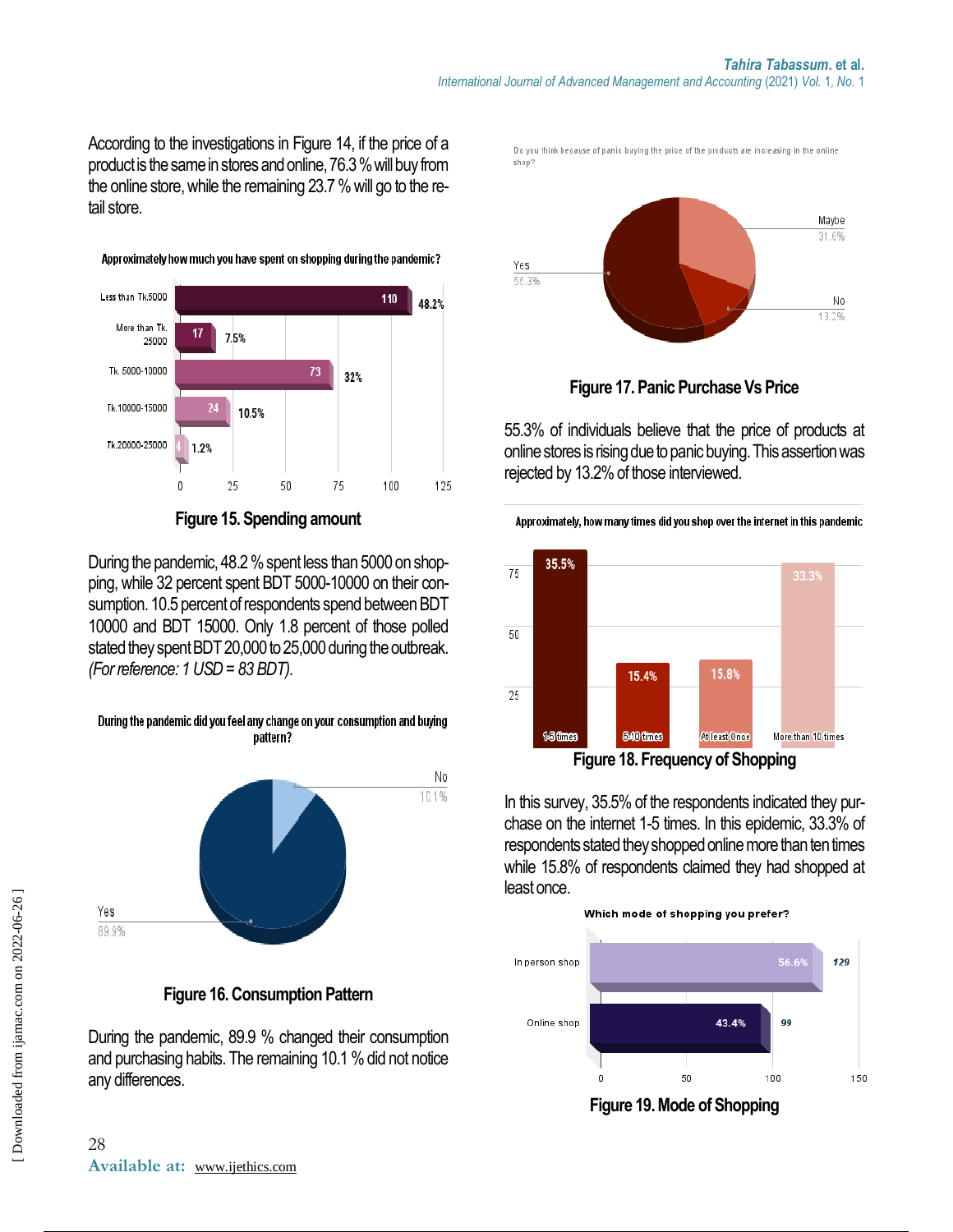According to the survey of figure 19, 56.6 percent of respondents prefer in-person shopping, while 43.4 percent favour online shopping.

### **Discussion**

The perusal illustrates that the monthly income of 18 to 25 years old people is below 5000 BDT yet the demand for online shopping is very high in this pandemic. As the online shop delivers the product on time and there is an option of cashless payment. As the COVID-19 is contagious that's why people prefer cashless payment and well hygiene-maintained delivery man. The perusal additionally represents that the monthly income of 18 to 25 years old people is below 5000 BDT (1 USD = 84.78 BDT) yet the demand for online shop-ping is very high in this pandemic. As the online shops deliver the products on time and there is an option of cashless payment. For this reason, people go for online shops. Basically, COVID-19 is contagious and that's why people prefer cashless payment and well hygiene-maintained delivery man. On the other hand, online shops maintain the quality which encourages the buyers to shop more. In addition, almost everywhere in Bangladesh the price remains the same in the lockdown. The demand is increasing but due to pandemic customers prefer to buy food and grocery items compared to other items. That means people have started buying their necessary items online.

### **Conclusions**

Coronavirus has affected almost all the sectors of the economy of Bangladesh especially the shopping malls and grocery businesses. Due to this, online e-commerce sites have faced a boom after the pandemic as the consumers started to buy both the necessary and luxury goods online. Even the traditional retail stores have switched to online stores. Due to safety and delivery customers prefer online shops. However, this research paper has analysed the effects of the pandemic on the consumers' online buying behaviour and it found that the number of online consumers has increased more than anything due to the pandemic immediately after it broke out.

Although the research paper tried to analyse different aspects, there are some of the issues that can be pointed out by the researchers. First of all, the in-person trading situation and the trading situation of digital platforms needs to have a comparative view to better understand the diversity of the effect. Then, the respective authority needs to look into the availability and price of the products and handle the market more effectively so that dishonest businessmen cannot grab the advantage of panic buying. Besides, the community of marketing scholars needs to urgently comprehend and research the role of spirituality in modern consumption. This article is a starting point to understand consumer sentiments or requirements in buying 'what is enough' within the marketing context and how it can be reinforced post COVID crisis for ensuring sustainability of business models. Moreover, future researchers should sufficiently analyse the drawbacks of advantage of consumer behaviour and connect the behaviour to the other kinds of variables such as personality, changing needs, simplicity, crisis learning, nationality, culture etc. Further other issues on "will the dimension of consumer behaviour exist or decrease during the post pandemic scenario" would be a highly interesting topic to test. Finally, both qualitative and quantitative research needs to be done to fully understand the diversity of the pandemic and therefore explain its dynamics to the marketplace post pandemic crisis.

### **References**

- 1. Ali, B. J. (2020). Impact of COVID-19 on consumer buying behavior toward online shopping in Iraq. *Economic Studies Journal, 18(42)*, 267–280. Retrieved from [https://www.asjp.ce](https://www.asjp.cerist.dz/en/article/134070)[rist.dz/en/article/134070](https://www.asjp.cerist.dz/en/article/134070)
- 2. Eisenhardt, K. M., Graebner, M. E., & Sonenshein, S. (2016b). Grand Challenges and Inductive Methods: Rigor without Rigor Mortis. *Academy of Management Journal,* 59(4), 1113–1123. <https://doi.org/10.5465/amj.2016.4004>
- 3. Hasanat, M. W., Hoque, A., Shikha, F. A., Anwar, M., Hamid, A. B. A., & Tat, H. H. (2020). The Impact of Coronavirus (COVID-19) on *E-Business in Malaysia. Asian Journal of Multidisciplinary Studies,* 3(1), 85-90.
- 4. Fishbein, M., & Ajzen, I. (1975). *Belief, Attitude, Intention and Behavior.*MA: Addison-Wesley.
- 5. Puttaiah, M. H. (2021, April 13). All change: how COVID-19 is transforming consumer behaviour. [https://www.swissre.com/institute/research/topics-and-risk-di](https://www.swissre.com/institute/research/topics-and-risk-dialogues/health-and%20longevity/COVID-19-and-consumer-behaviour.html)[alogues/health-and longevity/COVID-19-and-consumer-be](https://www.swissre.com/institute/research/topics-and-risk-dialogues/health-and%20longevity/COVID-19-and-consumer-behaviour.html)[haviour.html.](https://www.swissre.com/institute/research/topics-and-risk-dialogues/health-and%20longevity/COVID-19-and-consumer-behaviour.html)
- 6. Roy, D., Tripathy, S., Kara, S.K., Sharmaa, N., Vermaa, S.K., & Kaushalb, V. (2020). Study of knowledge, attitude, anxiety & perceived mental healthcare needs in Indian population during